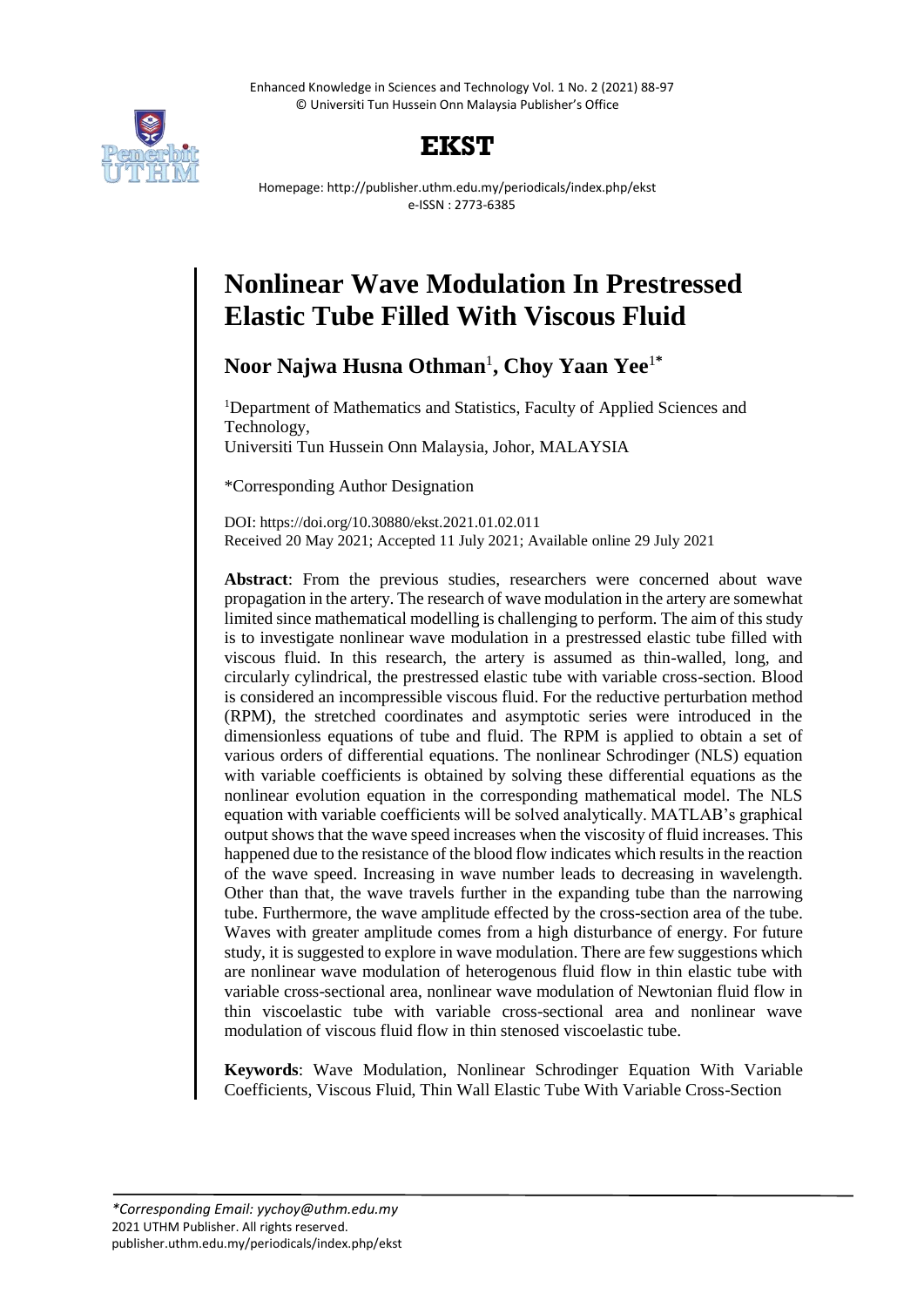#### **1 Introduction**

In general, the human body consists of many biological systems to do a specific function to breathe and move. For instance, there are respiratory system, circulatory system, skeletal system, and digestive system. Ref. [1] stated that the circulatory system aids in blood circulation, which means it helps transport oxygen and nutrients to tissues in the body. Blood vessels in the body vary in size according to their functions. According to [2], the smallest blood vessels are capillaries, which only 5μm. It is only one cell thick that optimizes the diffusion of oxygen into the tissues. Many researchers have studied the wave modulation of fluid flow in an elastic tube such as [3], [4], [5] and [6]. In this research, blood is treated as an incompressible viscous fluid and the artery is a thin-walled, long, and prestressed elastic tube.

### **2 Equations of the tube and fluid**

This section explains the equations of an incompressible viscous fluid-filled prestressed elastic tube. The equation of fluid is given as follow [3]

$$
\frac{\partial w^*}{\partial t^*} + w^* \frac{\partial w^*}{\partial z^*} + \frac{1}{\rho_f} \frac{\partial P^*}{\partial t^*} - \bar{v} \left( \frac{8w^*}{r_f^2} + \frac{\partial^2 w^*}{\partial t^*^2} \right) = 0, \tag{1}
$$

Where,  $r_f = r_0 + f^* + u^*$  is the final radius after deformation occurred.

$$
2\frac{\partial u^*}{\partial t^*} + 2w^* \left[ f^{*\prime} + \frac{\partial u^*}{\partial z^*} \right] + (r_0 + f^* + u^*) \frac{\partial w^*}{\partial z^*} = 0, \tag{2}
$$

where  $w^*$  is the mean of fluid speed,  $t^*$  is time.  $z^*$  is a coordinate that located on axis when the changes of radius maintain its value,  $f^*(z^*)$  is the function of a variable radius,  $\rho_f$  the mass density,  $P^*$ is the mean of fluid pressure,  $\bar{v}$  is the viscosity for fluid flow,  $u^*$  is the function of displacement of the radius, and  $r_0$  is the initial radius in the coordinate system.

The equation of motion of elastic tube in the radial direction could be written as follows [3]:

$$
-\frac{\mu}{\lambda_2} \frac{\partial \Sigma}{\partial \lambda_2} + \mu R_0 \times \frac{\partial}{\partial z^*} \left\{ \frac{\left(f^{*'} + \frac{\partial u^*}{\partial z^*}\right)}{\left[1 + \left(f^{*'} + \frac{\partial u^*}{\partial z^*}\right)^2\right]^{\frac{1}{2}} \partial \lambda_1} + \frac{P_r^*}{H} (r_0 + f^* + u^*) \right\}
$$

$$
\times \left[1 + \left(f^{*'} + \frac{\partial u^*}{\partial z^*}\right)^2\right]^{\frac{1}{2}} = \rho_0 \frac{R_0}{\lambda_z} \frac{\partial^2 u^*}{\partial t^{*2}},\tag{3}
$$

where

$$
P_r^* = \left[1 + (f^{*'} + \frac{\partial u^*}{\partial z^*})^2\right]^{-1/2} \times \left[P^* + 4\mu_v \frac{(f^{*'} + \frac{\partial u^*}{\partial z^*})}{(r_0 + f^* + u^*)}w^*\right]
$$

 $R_0$  is the radius of the tube,  $\Sigma$  is the strain energy density function membrane,  $\mu$  is the shear modulus of the material of the tube,  $\lambda_z$  represents the axial stretch of the tube,  $\lambda_z$  is the circumference of curves,  $P_r^*$  is a force where it is developed from the reaction of the fluid, H is the thickness of the tube, and  $\rho_0$  is the tube's mass density. Both equations of tube and fluid using the function,  $u$  and depends on the same fast, and slow variables. Fast variables are *t* and *z* while slow variables are *ξ* and *τ.*

The following non-dimensional quantities are introduced at this stage [3]: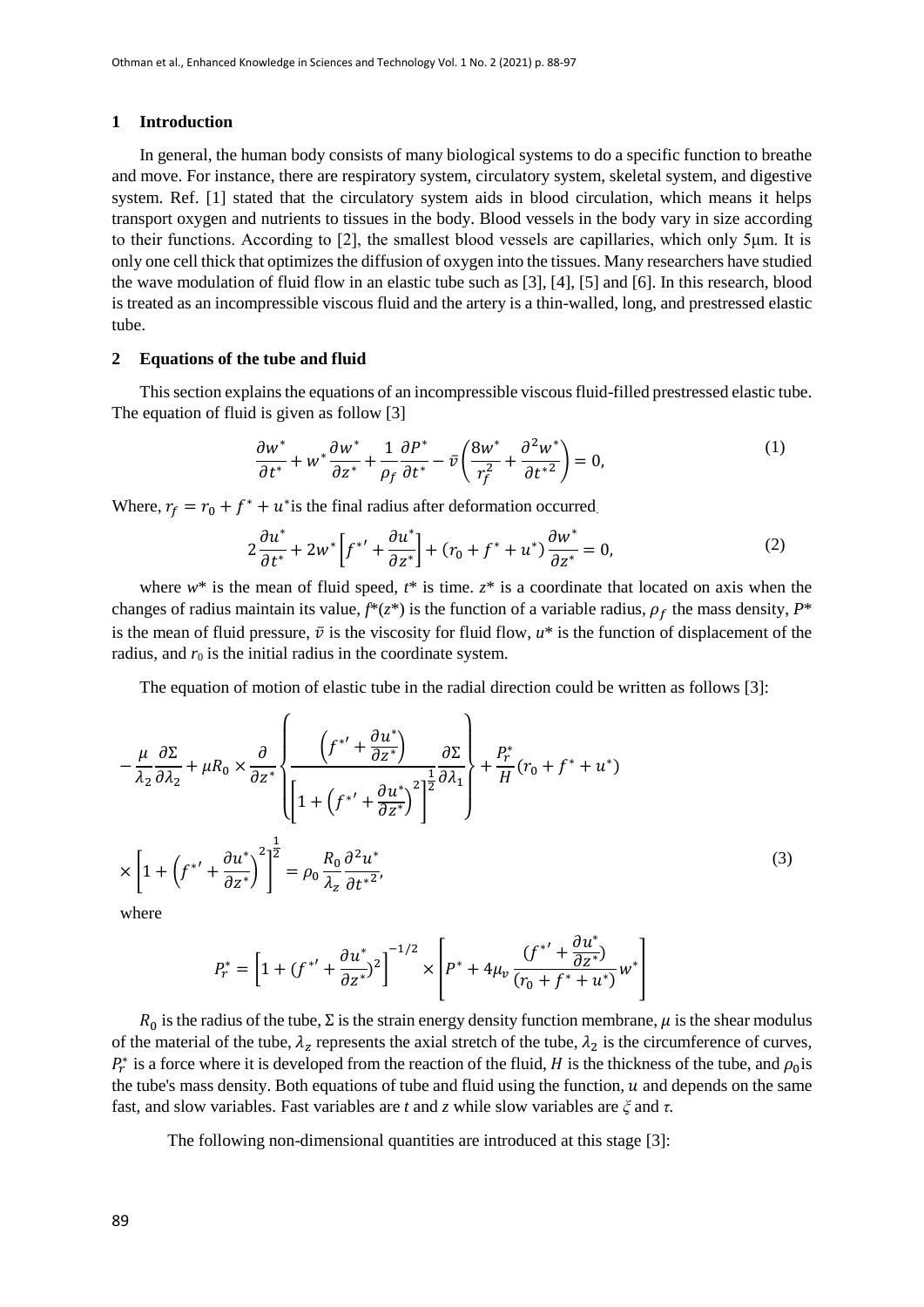$$
t^* = \left(\frac{R_0}{c_0}\right)t,
$$
  
\n
$$
z^* = R_0z,
$$
  
\n
$$
u^* = R_0u,
$$
  
\n
$$
m = \frac{p_0H}{p_fR_0},
$$
  
\n
$$
r_0 = R_0\lambda_\theta,
$$
  
\n
$$
p^* = p_f c_0^2 p,
$$
  
\n
$$
r = p_f c_0 R_0 \hat{v},
$$
  
\n
$$
u^* = R_0u,
$$
  
\n
$$
f^* = R_0f,
$$
  
\n
$$
c_0^2 = \frac{\mu H}{p_f R_0},
$$
  
\n(4)

By applying Eq.  $(4)$  into Eq.  $(1)$ ,  $(2)$  and  $(3)$  yield

$$
\frac{\partial w}{\partial t} \frac{c_0^2}{R_0} + \frac{c_0^2}{R_0} w \left( \frac{\partial w}{\partial z} \right) + \frac{c_0^2}{R_0} \frac{\partial P}{\partial z} - \frac{c_0^2 \hat{v} \rho_f R_0}{R_0^2} \left[ -\frac{8w}{(\lambda_\theta + f + u)^2} + \frac{\partial^2 w}{\partial z^2} \right] = 0,
$$
\n
$$
2 \left( \frac{\partial w^*}{\partial w} \frac{\partial w}{\partial z} \frac{\partial z}{\partial z^*} \right) + 2w^* \left( f^{*'} + \frac{\partial u^*}{\partial u} \frac{\partial u}{\partial z} \frac{\partial z}{\partial z^*} \right) + (r_0 + f^* + u^*) \times \left( \frac{\partial w^*}{\partial w} \frac{\partial w}{\partial z} \frac{\partial z}{\partial z^*} \right) = 0,
$$
\n
$$
p = \frac{m}{\lambda_z (\lambda_\theta + f + u)} \frac{\partial^2 u}{\partial t^2} + \frac{1}{\lambda_z (\lambda_\theta + f + u)} \frac{\partial \Sigma}{\partial \lambda_z} - \frac{1}{(\lambda_\theta + f + u)} \frac{\partial}{\partial z}
$$
\n
$$
\times \left\{ \frac{f' + \frac{\partial u}{\partial z}}{\left( 1 + \left( f' + \frac{\partial u}{\partial z} \right)^2 \right)^{\frac{1}{2}} \frac{\partial \lambda_1}{\partial \lambda_1}} \right\} - 4 \hat{v} \frac{f' + \frac{\partial u}{\partial z}}{(\lambda_\theta + f + u)} w.
$$
\n(5)

where,  $\lambda_{\theta}$  is the stretch ratio in the circumferential direction.

#### **3 Nonlinear Wave Modulation**

In this section, to study the non-linear wave modulation in a viscous fluid contained in a thin elastic tube with the variable cross-sectional area, the reductive perturbation method (RPM) is applied. Based on the boundary-value problem, the following type of stretched coordinates are introduced [3]:

$$
\xi = \varepsilon (z - \lambda t), \quad \tau = \varepsilon^2 z,\tag{6}
$$

where *ξ* is the wave profile and *τ* is the space. *ε* indicates the nonlinearity measurer's weakness with a small value and  $\lambda$  is the scale constant to be determined from the solution.

Since this study has a variable cross-section of tube, the order of  $\hat{h}$  should be first-order, ( $\varepsilon$ ), where  $\hat{h}(\varepsilon, \tau) = \varepsilon h(\tau)$  [3]. The differential relations can be expressed as [3]:

$$
\frac{\partial}{\partial z} \rightarrow \frac{\partial}{\partial z} + \varepsilon \frac{\partial}{\partial \xi} + \varepsilon^2 \frac{\partial}{\partial \tau}, \qquad \frac{\partial}{\partial t} \rightarrow \frac{\partial}{\partial t} - \varepsilon \lambda \frac{\partial}{\partial \xi}.
$$
 (7)

The field quantities  $u$ ,  $w$  and  $p$  are assumed can be expressed as asymptotic series in the following form [3]:

$$
u = \varepsilon u_1 + \varepsilon^2 u_2 + \varepsilon^3 u_3 + \cdots
$$
  
\n
$$
w = \varepsilon w_1 + \varepsilon^2 w_2 + \varepsilon^3 w_3 + \cdots
$$
  
\n
$$
p = p_0 + \varepsilon p_1 + \varepsilon^2 p_2 + \varepsilon^3 p_3 + \cdots
$$
 (8)

where  $u$ ,  $w$ , and  $p$  are the functions of fast variables and slow variables.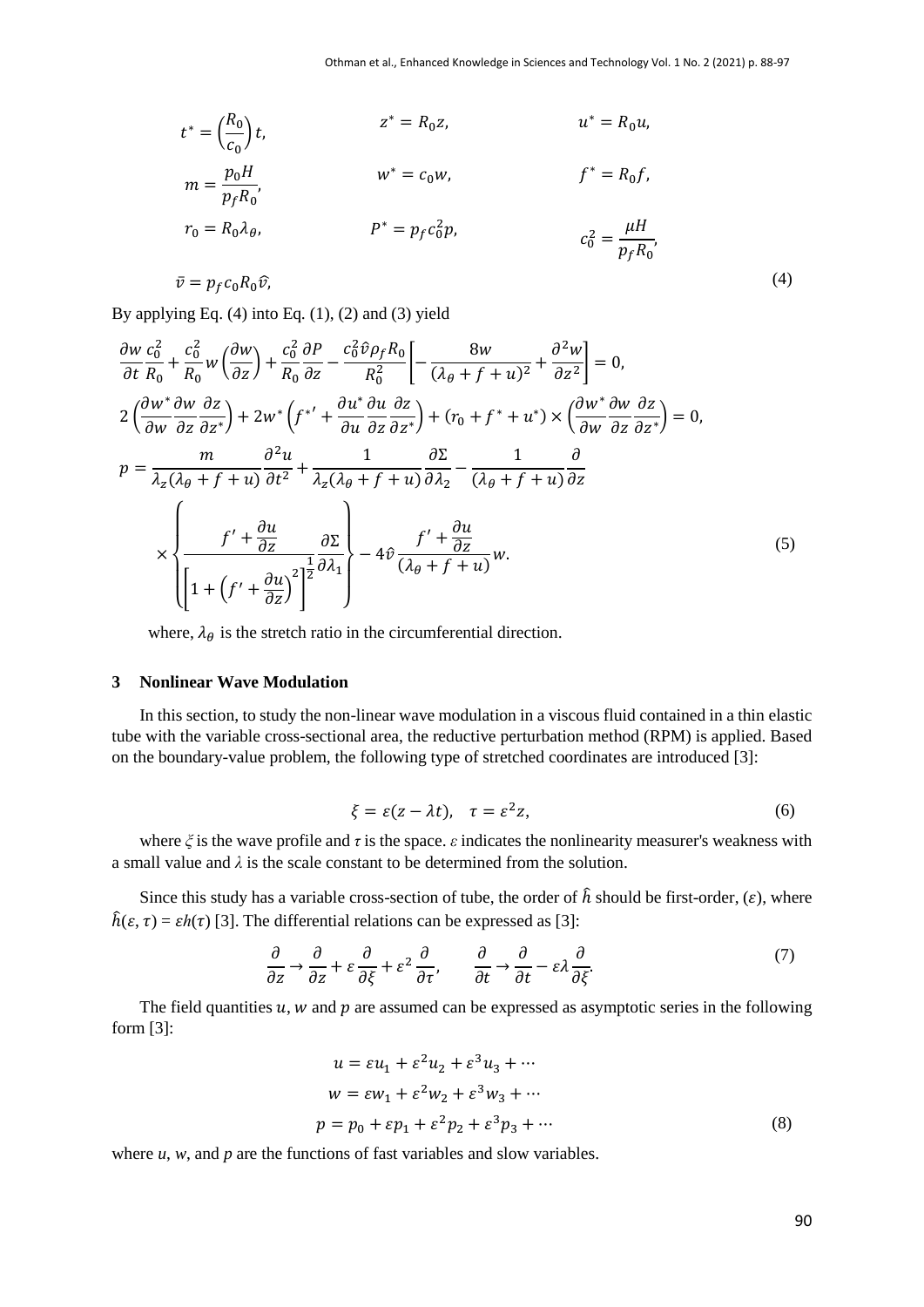By solving Eq. (5), the various order equations obtained are shown as following

 $O(\varepsilon)$  order equation:

$$
\frac{\partial w_1}{\partial t} + \frac{\partial p_1}{\partial z} = 0, \qquad \frac{\partial u_1}{\partial t} + \frac{\lambda_\theta}{2} \frac{\partial \omega_1}{\partial z} = 0, \qquad p_1 = \frac{m}{\lambda_z \lambda_\theta} \frac{\partial^2 u_1}{\partial t^2} - a_0 \frac{\partial^2 u_1}{\partial z^2} + \beta_1 (u_1 + h). \tag{9}
$$

 $O(\varepsilon^2)$  order equation:

$$
\frac{\partial w_2}{\partial t} + \frac{\partial p_2}{\partial z} - \lambda \frac{\partial w_1}{\partial \xi} + \frac{\partial p_1}{\partial \xi} + w_1 \frac{\partial w_1}{\partial z} = 0,
$$
\n
$$
\frac{\partial u_2}{\partial t} + \frac{\lambda_\theta}{2} \frac{\partial \omega_2}{\partial z} - \lambda \frac{\partial u_1}{\partial \xi} + \frac{\lambda_\theta}{2} \frac{\partial \omega_1}{\partial \xi} + \omega_1 \frac{\partial u_1}{\partial z} + \frac{u_1}{2} \frac{\partial \omega_1}{\partial z} + \frac{h(\tau)}{2} \frac{\partial \omega_1}{\partial z} = 0,
$$
\n
$$
p_2 = \frac{m}{\lambda_z \lambda_\theta} \left( \frac{\partial^2 u_2}{\partial t^2} - 2\lambda \frac{\partial^2 u_1}{\partial t \partial \xi} \right) - \frac{m}{\lambda_z \lambda_\theta^2} u_1 \frac{\partial^2 u_1}{\partial t^2} + \beta_2 u_1^2 + \beta_1 u_2 - a_0 \frac{\partial^2 u_2}{\partial z^2} - 2a_0 \frac{\partial^2 u_1}{\partial z \partial \xi} + \left( \frac{\alpha_0}{\lambda_\theta} - 2\alpha_1 \right) u_1 \frac{\partial^2 u_1}{\partial z^2} - \alpha_1 \left( \frac{\partial u_1}{\partial z} \right)^2 + \left[ -\frac{m}{\lambda_z \lambda_\theta^2} \frac{\partial^2 u_1}{\partial t^2} + 2\beta_2 u_1 + \left( \frac{\alpha_0}{\lambda_\theta} - 2\alpha_1 \right) \frac{\partial^2 u_1}{\partial z^2} \right]
$$
\n
$$
\times h(\tau) + \beta_2(h)^2.
$$
\n(10)

 $O(\varepsilon^3)$  order equation:

$$
\frac{\partial w_3}{\partial t} + \frac{\partial p_3}{\partial z} - \lambda \frac{\partial w_2}{\partial \xi} + \frac{\partial p_2}{\partial \xi} + \frac{\partial p_1}{\partial \tau} + w_1 \left( \frac{\partial w_2}{\partial z} + \frac{\partial w_1}{\partial \xi} \right) + w_2 \frac{\partial w_1}{\partial z} + v \left( \frac{8}{\lambda \theta} w_1 - \frac{\partial^2 w_1}{\partial z^2} \right) = 0,
$$
\n
$$
\frac{\partial u_3}{\partial t} + \frac{\lambda_\theta}{2} \frac{\partial \omega_3}{\partial z} - \lambda \frac{\partial u_2}{\partial \xi} + \frac{\lambda_\theta}{2} \frac{\partial \omega_2}{\partial \xi} + \omega_1 \left( \frac{\partial u_2}{\partial z} + \frac{\partial u_1}{\partial \xi} \right) + \frac{\partial u_1}{\partial z} \omega_2 + \frac{u_1}{2} \left( \frac{\partial \omega_2}{\partial z} + \frac{\partial \omega_1}{\partial \xi} \right)
$$
\n
$$
+ \frac{u_2}{2} \frac{\partial \omega_1}{\partial z} + \frac{h(\tau)}{2} \left( \frac{\partial \omega_2}{\partial z} + \frac{\partial \omega_1}{\partial \xi} \right) = 0,
$$
\n
$$
p_3 = \frac{m}{\lambda_z \lambda_\theta} \frac{\partial^2 u_3}{\partial t^2} - a_0 \frac{\partial^2 u_3}{\partial z^2} + \beta_1 u_3 - 2\lambda \frac{m}{\lambda_z \lambda_\theta} \frac{\partial^2 u_2}{\partial t \partial \xi} - 2a_0 \frac{\partial^2 u_2}{\partial z \partial \xi}
$$
\n
$$
+ \left( \lambda^2 \frac{\alpha_0}{\lambda_\theta \lambda_z} - \alpha_0 \right) \frac{\partial^2 u_1}{\partial \xi^2} + \frac{m}{\lambda_z \lambda_\theta^2} \left( 2\lambda u_1 \frac{\partial^2 u_1}{\partial t \partial \xi} - u_1 \frac{\partial^2 u_2}{\partial t^2} - u_2 \frac{\partial^2 u_1}{\partial t^2} \right)
$$
\n
$$
+ \frac{m}{\lambda_z \lambda_\theta^3} u_1^2 \frac{\partial^2 u_1}{\partial t^2} + \beta_3 u_1^3 + 2\beta
$$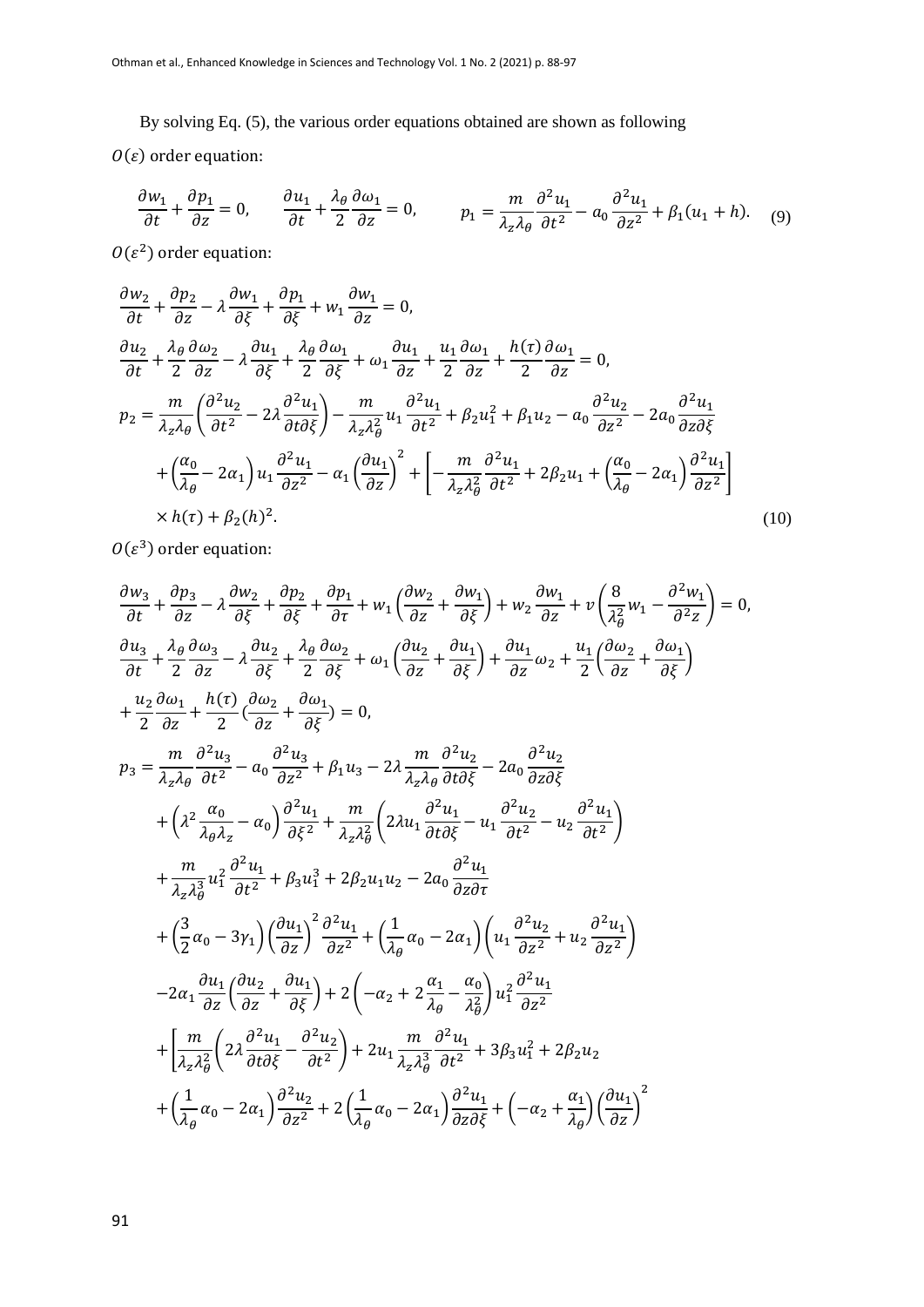$$
+2u_1\left(-\alpha_2+2\frac{\alpha_1}{\lambda_\theta}-\frac{\alpha_0}{\lambda_\theta^2}\right)\frac{\partial^2 u_1}{\partial z^2}\right]h(\tau)+\left(-\alpha_2+\frac{\alpha_1}{\lambda_\theta}\right)\left(\frac{\partial u_1}{\partial z}\right)^2u_1
$$
  
+
$$
\left[\frac{m}{\lambda_z\lambda_\theta^3}\frac{\partial^2 u_1}{\partial t^2}+3\beta_3u_1+\left(-\alpha_2+2\frac{\alpha_1}{\lambda_\theta}-\frac{\alpha_0}{\lambda_\theta^2}\right)\frac{\partial^2 u_1}{\partial z^2}\right]h^2(\tau)+h^3(\tau)\beta_3.
$$
 (11)

Where  $\alpha_0$ ,  $\alpha_1$ ,  $\alpha_2$ ,  $\beta_0$ , ...,  $\beta_3$  and  $\gamma_1$  are defined by

$$
\alpha_0 = \frac{1}{\lambda_\theta} \frac{\partial \Sigma}{\partial \lambda_z}, \qquad \alpha_1 = \frac{1}{2\lambda_\theta} \frac{\partial^2 \Sigma}{\partial \lambda_\theta \partial \lambda_z}, \qquad \alpha_2 = \frac{1}{2\lambda_\theta} \frac{\partial^2 \Sigma}{\partial \lambda_\theta \partial \lambda_z} \qquad \gamma_1 = \frac{\lambda_z}{2\lambda_\theta} \frac{\partial^2 \Sigma}{\partial \lambda_z^2}
$$

$$
\beta_0 = \frac{1}{\lambda_z \lambda_\theta} \frac{\partial \Sigma}{\partial \lambda_\theta}, \qquad \beta_1 = \frac{1}{\lambda_z \lambda_\theta} \frac{\partial^2 \Sigma}{\partial \lambda_\theta^2} - \frac{\beta_0}{\lambda_\theta}, \qquad \beta_2 = \frac{1}{2\lambda_z \lambda_\theta} \frac{\partial^3 \Sigma}{\partial \lambda_\theta^3} - \frac{\beta_1}{\lambda_\theta}, \qquad \beta_3 = \frac{1}{6} \frac{\partial^4 \Sigma}{\partial \lambda_\theta^4} - \frac{\beta_2}{\lambda_\theta}.
$$

Solving the Eq. (9), (10) and (11) give the following partial differential equation (PDE), which is the nonlinear Schrodinger (NLS) equation with variable coefficient

$$
i\frac{\partial U}{\partial \tau} + \mu_1 \frac{\partial^2 U}{\partial \xi^2} + \mu_2 |U|^2 U + i\mu_3 h \frac{\partial U}{\partial \xi} + [\mu_4 h^2 + (\mu_5 h' - \mu_6 h)\xi + i\mu_7]U = 0.
$$

Where *U* is unknown function, and  $\mu_1, \mu_2, \dots, \mu_7$  are the variable coefficients shown as the following:

$$
\mu_{1} = \frac{\left(\frac{\omega}{k} - \lambda\right)\left(3\frac{\omega}{k} - \lambda\right) + \frac{1}{2}\left(\left(\frac{m}{\lambda_{z}}\right)k^{2}\lambda^{2} - \alpha_{0}\lambda_{\theta}k^{2}\right)}{(\alpha_{0}\lambda_{\theta}k^{3} + \frac{2\omega^{2}}{k})},
$$
\n
$$
\mu_{2} = \frac{1}{\left(\alpha_{0}\lambda_{\theta}k^{3} + \frac{2\omega^{2}}{k}\right)}\left\{-\frac{16\omega^{2}}{\lambda_{\theta}^{2}} + \frac{4\omega\lambda k}{\lambda_{\theta}^{2}} + \frac{3}{2}\left(\beta_{3}\lambda_{\theta} - \frac{\beta_{1}}{\lambda_{\theta}}\right)k^{2}\right\}
$$
\n
$$
+ \left(\alpha_{2}\lambda_{\theta} - \frac{5\alpha_{1}}{2}\right)k^{4} - \lambda_{\theta}k^{6}\left(\frac{3\alpha_{0}}{4} - \frac{3\gamma_{1}}{2}\right) + \left[k^{2}\lambda_{\theta}\beta_{2} + \frac{5}{2}\beta_{1}k^{2} + 3\alpha_{1}k^{4}\lambda_{\theta}\right] \times
$$
\n
$$
\frac{\left[\frac{3\omega^{2}}{\lambda_{\theta}} + \frac{4\omega\lambda}{\lambda_{\theta}k} + 3\lambda_{\theta}\alpha_{1}k^{2}\right]}{3\left[(\lambda_{\theta}\beta_{1}k^{2} - 2\omega^{2})\right]} + 2\omega k\left[\Phi_{0} + \frac{2\lambda}{\lambda_{\theta}}\right] - \frac{\lambda^{2}}{\lambda_{\theta}} + \frac{4\lambda\omega}{\lambda_{\theta}k} + \lambda_{\theta}\beta_{2} + \lambda_{\theta}\alpha_{1}k^{2}\right)},
$$
\n
$$
\mu_{3} = \frac{2\alpha_{1}\lambda_{\theta}k^{3} + \left(\frac{3}{2}\omega - 2\lambda\omega\right)\Phi_{0}}{\left(\alpha_{0}\lambda_{\theta}k^{3} + \frac{2\omega^{2}}{k}\right)},
$$
\n
$$
\mu_{4} = \frac{1}{\alpha_{0}\lambda_{\theta}k^{3} + \frac{2\omega^{2}}{k}}\left[\frac{\omega k(\lambda_{\theta}\Phi_{0} + 2\lambda)\beta_{2}}{\lambda^{2} - \frac{\lambda_{\theta}\beta_{1}}{2}} - k^{2
$$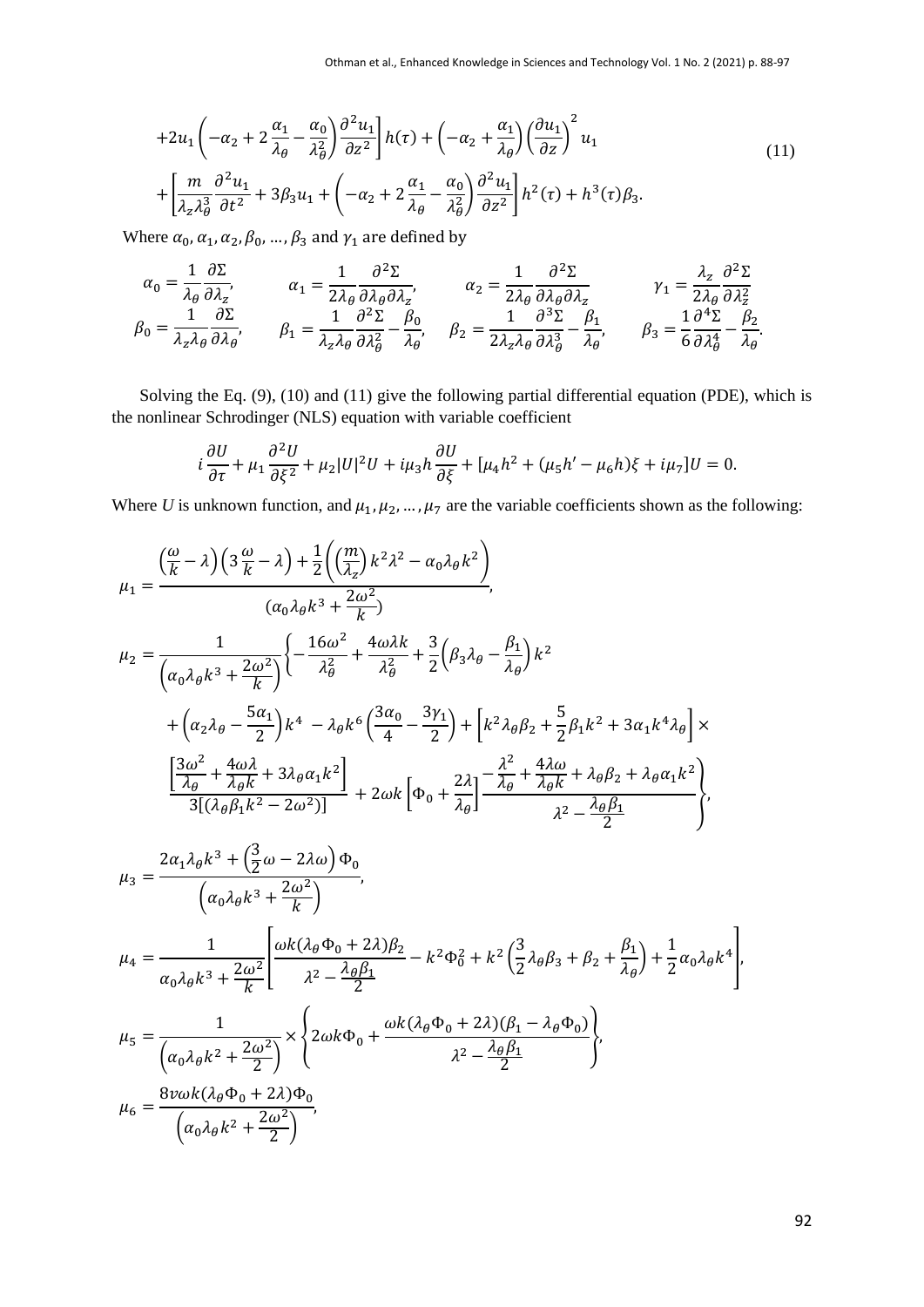$$
\mu_7 = \frac{v\omega\left(\frac{8}{\lambda_\theta^2} + k^2\right)\Phi_0}{\left(\alpha_0\lambda_\theta k^2 + \frac{2\omega^2}{2}\right)},\tag{12}
$$

where  $k$  is number of wave,  $\omega$  is the angular frequency,  $\nu$  is the fluid viscosity and

$$
\Phi_0 = \frac{\left(\lambda_\theta \beta_2 + \frac{\beta_1}{2}\right)k^2 + \lambda_\theta \alpha_1 k^4}{2\omega k}.
$$

### **4 Results and Discussion**

In the previous section, the coefficient  $\mu_7$  describes the dissipation resulting from the viscosity of the fluid, coefficients  $\mu_3$ ,  $\mu_4$ ,  $\mu_5$  and  $\mu_6$  contribute the variable radius of the tube. Therefore, proposed solution of the NLS equation with variable coefficients of the following term:

$$
U = a(\tau)V(\zeta)e^{i[\phi(\tau)\zeta - \Omega(\tau)]}, \qquad \zeta = \alpha(\tau)[\zeta - \varphi(\tau)]. \tag{13}
$$

where  $a(\tau)$ ,  $V(\zeta)$ ,  $\alpha(\tau)$ ,  $\varphi(\tau)$ ,  $\varphi(\tau)$  and  $\Omega(\tau)$  are the given as following

$$
V(\zeta) = \text{sech}(\zeta), \qquad a(\tau) = a_0 e^{-2\mu_7 \tau},
$$
  
\n
$$
\alpha(\tau) = \left[\frac{\mu_2}{2\mu_1}\right]^{\frac{1}{2}} (a_0 e^{-2i\mu_7 \tau}), \qquad \phi(\tau) = K + A \left[\mu_5 \tau - \mu_6 \frac{\tau^2}{2}\right],
$$
  
\n
$$
\varphi(\tau) = 2\mu_1 \left(K\tau + A\mu_5 \frac{\tau^2}{2} - A\mu_6 \frac{\tau^3}{6}\right) + \mu_3 A \frac{\tau^2}{2},
$$
  
\n
$$
\Omega(\tau) = \mu_1 K^2 \tau + \frac{\mu_2 a_0^2}{4\mu_7} (e^{-4\mu_7 \tau} - 1) + AK \left(\mu_1 \mu_5 \tau^2 + \mu_3 \frac{\tau^2}{2}\right) +
$$
  
\n
$$
\frac{\tau^3}{3} (A^2 \mu_1 \mu_5^2 - AK\mu_1 \mu_6 + A^2 \mu_3 \mu_5) - A^2 \frac{\tau^4}{4} \left(\mu_1 \mu_5 \mu_6 + \frac{\mu_3 \mu_6}{2}\right) - \mu_4 A^2 + \frac{A^2}{20} \mu_1 \mu_6^2 \tau^5.
$$
\n(14)

Introducing functions  $\phi(\tau),\phi(\tau)$  and  $\Omega(\tau)$  into equation Eq. (13), it gives

 $U = a_0 e^{-2\mu_7 \tau} [\text{sech }\zeta] e^{i[\eta]}$ .

with 
$$
\zeta
$$
 and  $\eta$  are defined as  
\n
$$
\zeta = \left(\frac{\mu_2}{2\mu_1}\right)^{1/2} a_0 e^{-2\mu_7 \tau} \left[\xi - 2\mu_1 \tau K - A\mu_1 \mu_5 \tau^2 + A\mu_1 \mu_6 \frac{\tau^3}{3} - \mu_3 A \frac{\tau^2}{2}\right],
$$
\n
$$
\eta = [\xi - \mu_1 K \tau] K + A \left(\mu_5 \tau - \mu_6 \frac{\tau^2}{2}\right) \xi - \frac{\mu_2 a_0^2}{8\mu_7} (e^{-4\mu_7 \tau} - 1) - AK \left(\mu_1 \mu_5 + \frac{\mu_3}{2}\right) \tau^2
$$
\n
$$
-\frac{\tau^3}{3} \left(-\mu_4 A^2 + A^2 \mu_1 \mu_5^2 - AK\mu_1 \mu_6 + A^2 \mu_3 \mu_5\right) + A^2 \frac{\tau^4}{4} \left(\mu_1 \mu_5 \mu_6 + \frac{\mu_3 \mu_6}{2}\right) - \frac{A^2}{20} \mu_1 \mu_6^2 \tau^5.
$$
\n(16)

The carrier wave speed of the NLS equation with variable coefficients which obtained from Eq.  $(16)$ . is given by

$$
V_p = \frac{\partial \xi}{\partial \tau'}
$$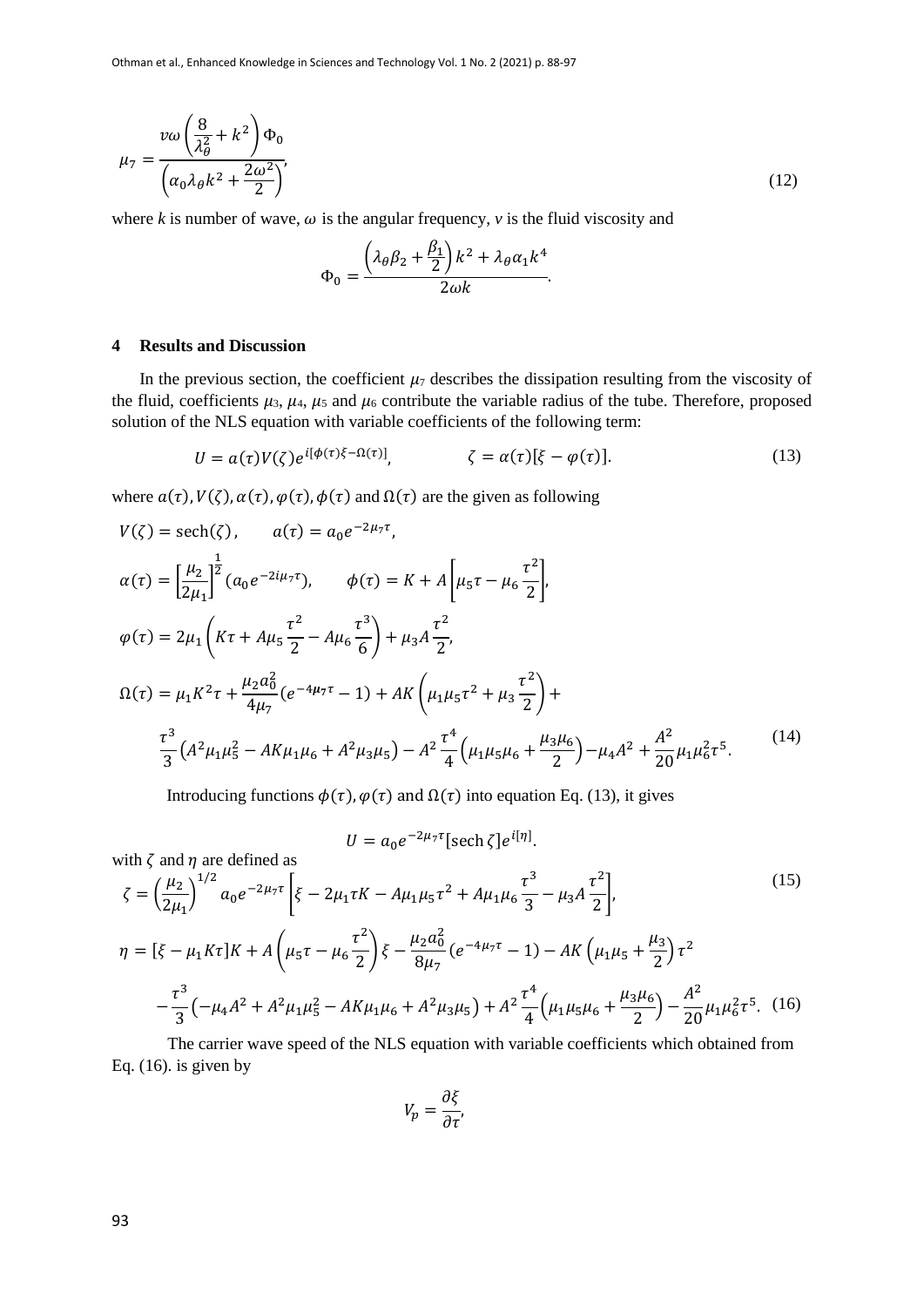$$
= \frac{1}{K + A\mu_{5}\tau - \frac{1}{2}A(\mu_{6}\tau^{2})}\left[\mu_{1}K^{2} + 2AK\tau\left(\mu_{1}\mu_{5} + \frac{\mu_{3}}{2}\right) - \frac{\mu_{2}a_{0}^{2}}{2}e^{-4\mu_{7}\tau} + \frac{A^{2}}{4}\mu_{1}\mu_{6}^{2}\tau^{4}\right.- A^{2}\tau^{3}\left(\mu_{1}\mu_{5}\mu_{6} + \frac{\mu_{3}\mu_{6}}{2}\right) + \tau^{2}\left(-\mu_{4}A^{2} + A^{2}\mu_{1}\mu_{5}^{2} - AK\mu_{1}\mu_{6} + A^{2}\mu_{3}\mu_{5}\right)\right]- \frac{(A\mu_{5} - A\mu_{6}\tau)}{\left(K + A\mu_{5}\tau - \frac{1}{2}A\mu_{6}\tau^{2}\right)^{2}}\left[\frac{\mu_{2}a_{0}^{2}}{8\mu_{7}}\left(e^{-4\mu_{7}\tau} - 1\right) + AK\left(\mu_{1}\mu_{5} + \frac{\mu_{3}}{2}\right)\tau^{2} + \frac{A^{2}\mu_{1}\mu_{6}^{2}\tau^{5}}{20} + \mu_{1}K^{2}\tau\right] + \frac{\tau^{3}}{3}\left(A^{2}\mu_{1}\mu_{5}^{2} - \mu_{4}A^{2} - AK\mu_{1}\mu_{6} + A^{2}\mu_{3}\mu_{5}\right) - \frac{A^{2}\tau^{4}}{4}\left(\mu_{1}\mu_{5}\mu_{6} + \frac{\mu_{3}\mu_{6}}{2}\right)\right].
$$

The graphical outputs for radial displacement, the viscous effect of fluid, wave number, and wave speed are illustrated using MATLAB. In this research, the numerical value of  $\alpha$  is 1.948 [7]. Other than that, the axial stretch,  $\lambda_z$  and  $\lambda_\theta$  are assumed as 0.8 and 1.2, respectively.



**Figure 1: The solution of NLS equation with variable coefficients versus space,**  $\tau$  **at**  $\nu$  **= 0.05, for (a) narrowing tube and (b) expanding tube respectively.**



**Figure 2: The solution of NLS equation with variable coefficients versus space, for narrowing tube at different fluid viscosity, (a)**  $v = 0.1$  **and (b)**  $v = 0.25$ **.**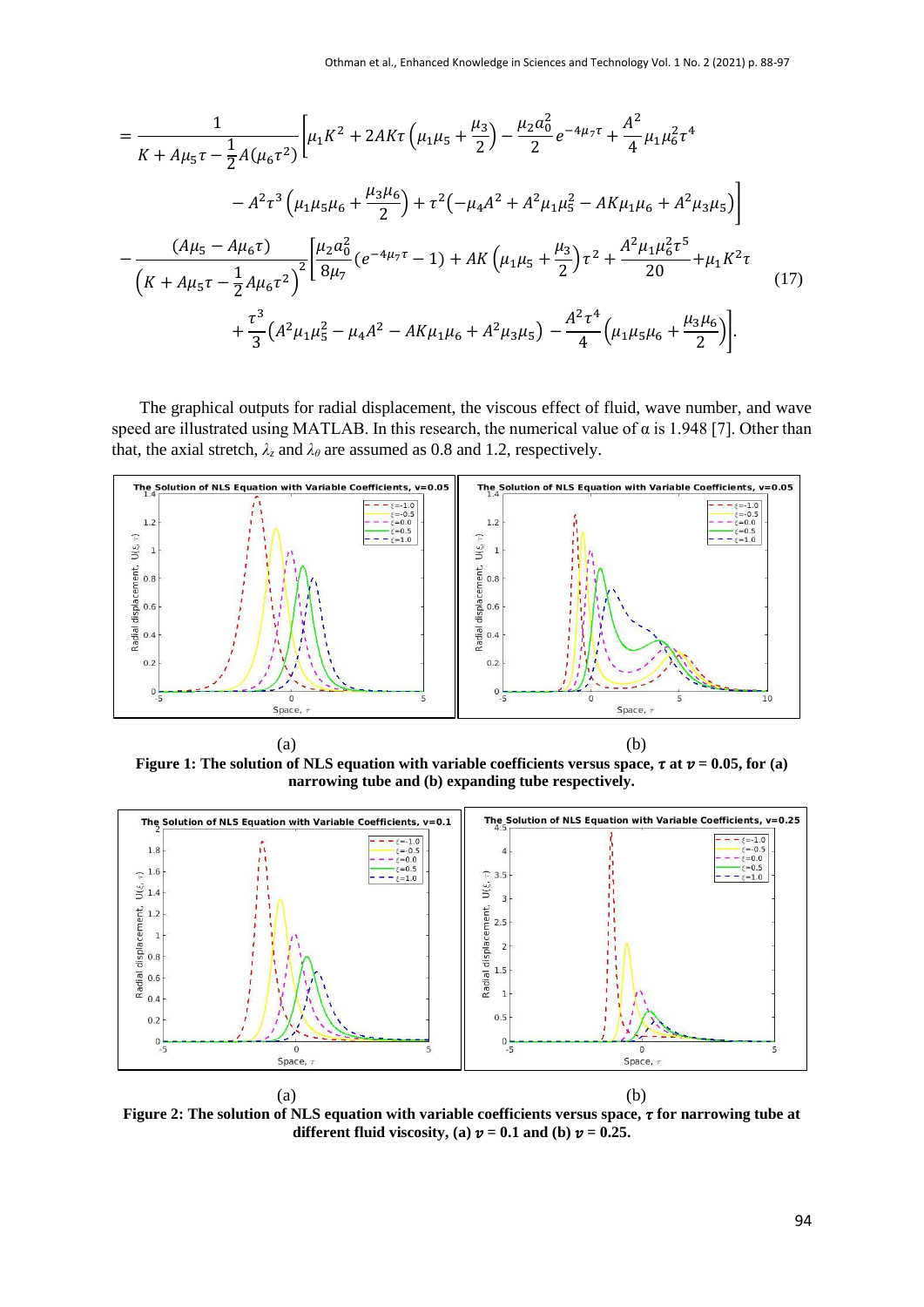

Figure 3: The wave speed, V of the NLS equation with variable coefficients at different fluid viscosity, v



Figure 4: The solution of NLS equation with variable coefficients at  $v = 0.05$  using different wave number, (a)  $K = 1$ , (b)  $K = 2$ , (c)  $K = 3$ .

The radial displacement in Figure 1 (a) is decreasing when  $A = -0.05$ . However, the radial displacement in Figure 1 (b) is increasing when  $A = -0.05$ . Here,  $A < 0$  represents the narrowing tube and  $A > 0$  is the expanding tube. The decreasing of radial displacement is due to the presence of a dissipative term. The dissipative term appears when the blood is considered as an incompressible viscous fluid flow in the artery. Hence, the resistance for blood flows in the artery due to the presence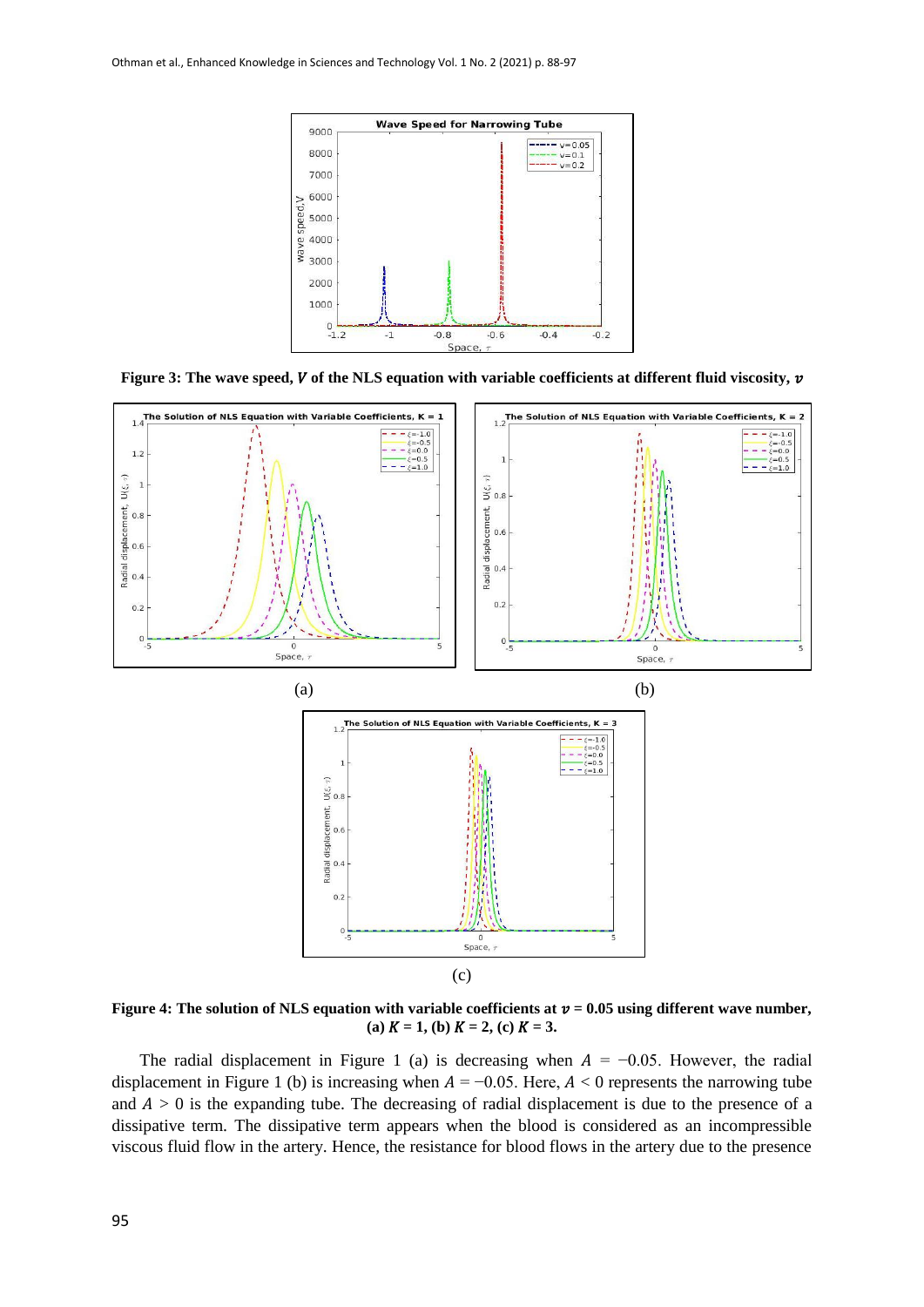of viscosity,  $v = 0.05$ . From Figure 2, the radial displacement increases due to an increase in fluid viscosity. This happened because of higher flow resistance.

Figure 3 shows that due to the fact when blood passes through the narrowing artery, the wave speed increased since the circumference of the artery is reduced, and the viscous effect of fluid is increased. Due to the viscous effect of fluid, the wave speed must be increasing in order to maintain an adequate flow of blood.

By comparing the graphs in Figure 4, changes of the bell-shaped graph are shown. The results show the wavelength for the solution of the NLS equation with variable coefficients throughout the narrowing tube are decreasing when the wave number increases. In addition, increasing wave number leads to decreasing in radial displacement and speed of travelling wave.

#### **5 Conclusion**

This study focused on nonlinear wave modulation of viscous fluid flow in the prestressed elastic tube with variable cross-section area. These dimensional equations of tube and fluid are converted into non-dimensionalized equations by introducing the non-dimensionalized quantities. Next, the RPM is employed in the dimensionless equations of tube and fluid to obtain various orders of the differential equations. The RPM covered the stretched coordinates and asymptotic series used. After that, the differential equations will be solved to get the nonlinear evolution equation, the NLS equation with variable coefficients. Then, the progressive wave solution is implemented in the NLS equation with variable coefficients to achieve the analytical solution for the NLS equation with variable coefficients. The graphical output generated by MATLAB discussed the effects of analytical solution on radial displacement, the viscous effect of fluid, wave number, and wave speed.

From the results, it shows that the wave in narrowing tube maintained its shape, and the amplitude was affected by the wave viscosity. In the expanding tube, the wave separates into two waves. This happened due to wave disruption. In an expanding tube, the wave travels longer than a wave in a narrowing tube. Other than that, the wavelength, radial displacement, and speed of travelling wave will be decreasing when the wave number increasing. The higher velocity of the wave, the higher the radial displacement. The wave speed is also affected by the fluid viscosity. This is because the high fluid viscosity has high resistance will make the fluid flows slower.

## **Acknowledgement**

The authors would like to thank Faculty of Applied Sciences and Technology, Universiti Tun Hussein Onn Malaysia for its support.

## **References**

- [1] P. K. Kundu, I. M. Cohen and D. R. Dowling, "Introduction to Biofluids", 6<sup>th</sup> Ed., Fluid Mechanics. USA: Elsevier, 1, p. 768, 2008.
- [2] L. Hench and J Jones, "The cardiovascular system" (Ed.), Biomaterials, Artificial Organs and Tissue Engineering, Woodhead, 1, p. 90-96, 2005.
- [3] H. Demiray, "Nonlinear waves in a viscous fluid contained in an elastic tube with variable crosssection", International Journal of Nonlinear Mechanics, 41(2), p. 258-270, 2006.
- [4] G. Akgun, "Amplitude modulation of waves in an elastic tube filled with a layered fluid", International Journal of Engineering Science, 42 (3-4), p. 303-324, 2004.
- [5] I. Bakirtas and H. Demiray, "Weakly nonlinear waves in a tapered elastic tube filled with an inviscid fluid", International Journal Nonlinear Mechanical, 40(6), p. 785-793, 2005.